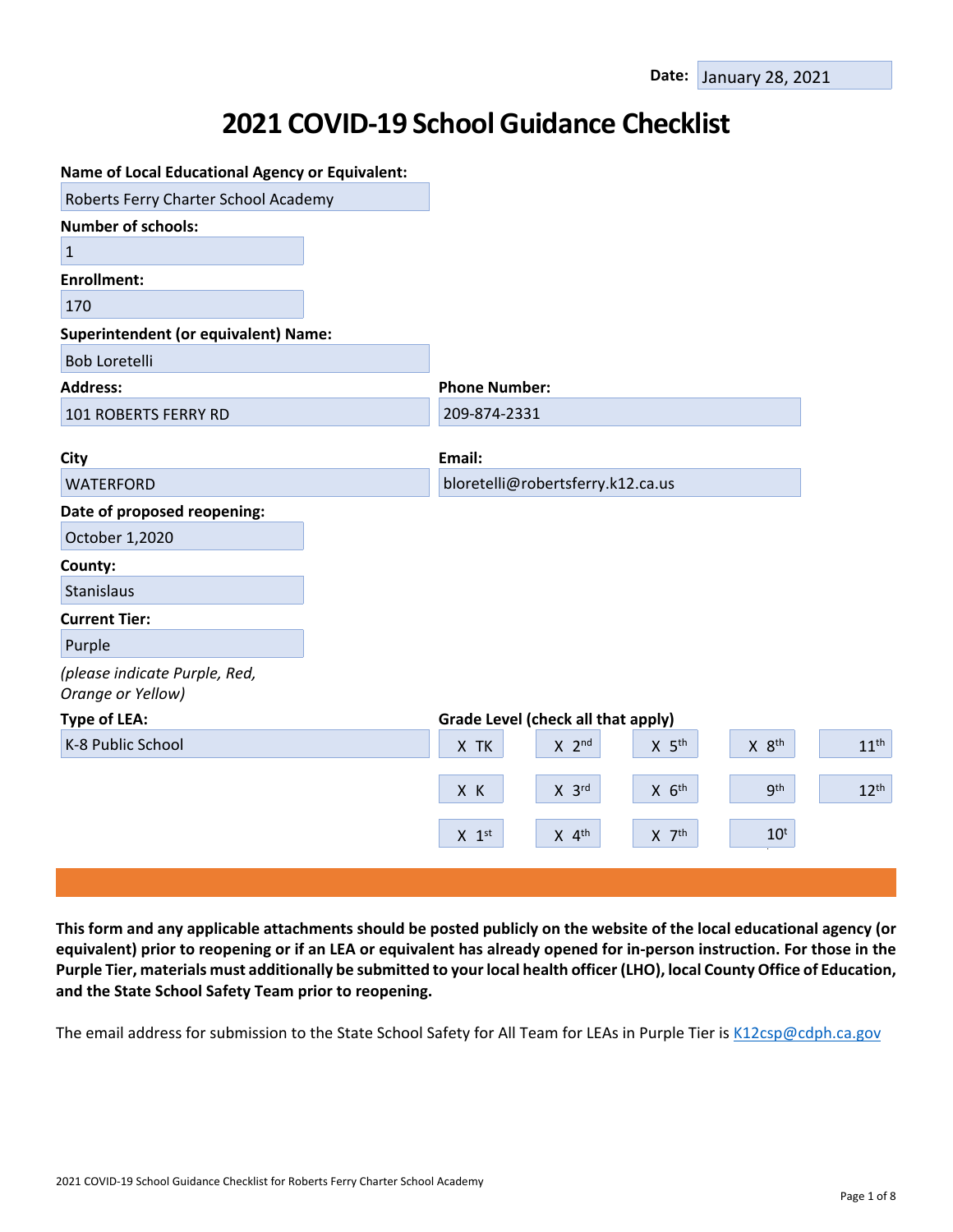LEAs or equivalent in Counties with a case rate >=25/100,000 individuals can submit materials but cannot re-open a **school until the county is below 25 cases per 100,000 (adjusted rate) for 5 consecutive days.**

## **For Local Educational Agencies (LEAs or equivalent) in ALL TIERS:**

X I, Bob Loretelli, post to the website of the local educational agency (or equivalent) the COVID Safety Plan, which consists of two elements: the **COVID-19 Prevention Program (CPP)**, pursuant to CalOSHA requirements, and this **CDPH COVID-19 Guidance Checklist** and accompanying documents, which satisfies requirements for the safe reopening of schools per CDPH [Guidance](https://www.cdph.ca.gov/Programs/CID/DCDC/CDPH%20Document%20Library/COVID-19/Consolidated_Schools_Guidance.pdf) on Schools. For those seeking to open while in the Purple Tier, these plans have also been submitted to the local health officer (LHO) and the State School Safety Team.

I confirm that reopening plan(s) address the following, consistent with guidance from the California Department of Public Health and the local health department:

Entrance, Egress, and movement within the school Face Coverings and other essential protective gear Health Screening for Students and Staff Healthy Hygiene Practices Identification and Tracing of Contacts Physical Distancing Staff Training and Family Education Testing of Staff Testing of Students Identification of Reporting of Cases Communication Plans Consultation

X **Stable group structures (where applicable)**: How students and staff will be kept in stable groups with fixed membership that stay together for all activities (e.g., instruction, lunch, recess) and minimize/avoid contact with other groups or individuals who are not part of the stable group.

1. Each class remain together for all activities and minimize/avoid contact with other students that are not part of their class

- 2. Classes will adhere to a staggered recess schedule with one class in each play area at a time
- 3. Lunch also is staggered by classes outdoors , as weather permits. Each class has their own picnic tables to sit in when they are outside. Bad weather the classes eat lunch in their rooms
- 4. Lunches outside and inside are delivered to each class instead of students waiting in line in the cafeteria

Please provide specific information regarding:

How many students and staff will be in each planned stable, group structure? (If planning more than one type of group, what is the minimum and maximum number of students and staff in the groups?)

Roberts Ferry District's stable group structure are as follows:

TK/Kindergarten - 23 students, 1 teacher, 1 full time aide First Grade - 16 students, 1 teacher Second Grade - 21 students, 1 teacher, 1 full time aide Third Grade - 15 students, 1 teacher Fourth Grade - 13 students, 1 teacher

2021 COVID-19 School Guidance Checklist for Roberts Ferry Charter School Academy Page 2 of 8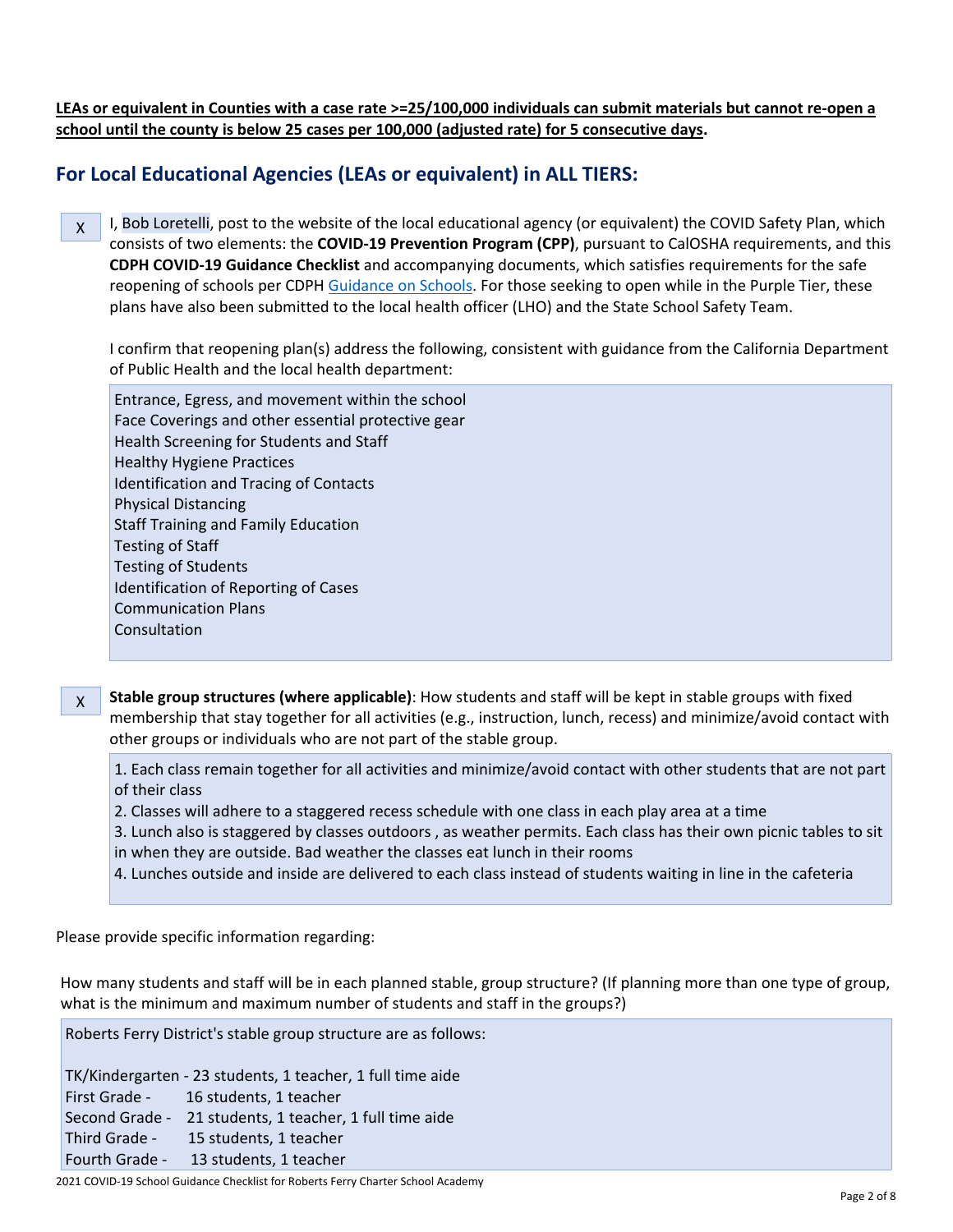| Fifth Grade -   | 20 students, 1 teacher |
|-----------------|------------------------|
| Sixth Grade -   | 23 students, 1 teacher |
| Seventh Grade - | 23 students, 1 teacher |
| Eighth Grade -  | 16 students, 1 teacher |

In these numbers we have 10 students who have elected to distant learn.

If you have departmentalized classes, how will you organize staff and students in stable groups?

The sixth, seventh and eighth grade teachers will rotate rooms for daily math,english,science and history instruction in lieu of students rotating. I have two oversized classrooms that support the two bigger classes in middle school.

If you have electives, how will you prevent or minimize in-person contact for members of different stable groups?

No electives at this time-

X **Entrance, Egress, and Movement Within the School**: How movement of students, staff, and parents will be managed to avoid close contact and/or mixing of cohorts.

1. Roberts Ferry Charter Academy does utilize buses for arrival and departure of students. Rules pertaining to bus transportation are followed. Mask must be worn. Families can sit together but others are separated. hands are cleaned before entering the bus. Windows cracked open to allow air. Students dismissed in small groups to avoid standing next to someone

2. When students either dropped off or getting off the bus, go to the one and only entrance into the school and staff is waiting to again hand sanitize, direct students to their tables on good weather days, or to their classrooms

3. All classrooms except one have outer doors

4. We stagger recess and lunch times to prevent/minimize mixing

5. We have playground, lower basketball courts, and field to accommodate staggered recess schedules

6. Only allow one student in the restroom at a time

7. Parents are required to stay into their car during morning drop off and afternoon pick up

8. During afternoon pick up, the students on good weather days, go to their class tables and sit till called by staff on a megaphone to come to pick up. On bad weather days, same procedure but in their classrooms

9. We do not at this time, allow parents, volunteers, and visitors at this time, to prevent additional exposure

X

**Face Coverings and Other Essential Protective Gear**: How CDPH's face covering requirements will be and enforced for staff and students.satisfied

1. Roberts Ferry Charter Academy will adhere to the California Department of Public Health face covering regulations.

2. RFC will provide face coverings for all staff and students who do not bring their own.

3. All staff are required to wear a face covering unless they are instructing students in a way where their mouth needs to be visible (speech, special education, ELD, language lessons, beginning reading instruction, working with young children), in which case, they can wear a face shield with a drape.

4. Adults are required to wear masks/face coverings unless a person is exempt as explained in the guidelines. 5. Masks/Face coverings are required for all students, unless exempt. A physician's note is required for exemption.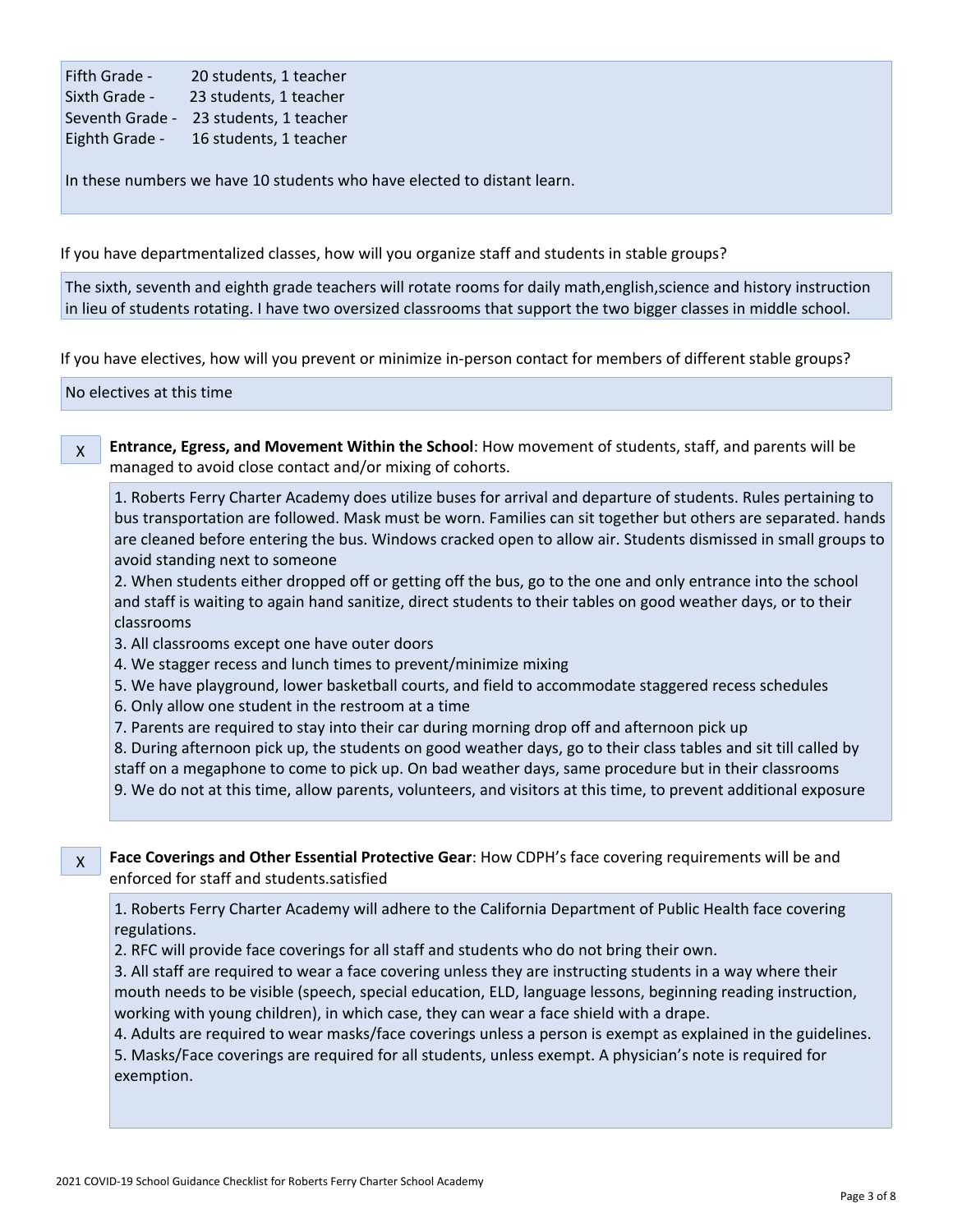X **Health Screenings for Students and Staff**: How students and staff will be screened for symptoms of COVID-19 and how ill students or staff will be separated from others and sent home immediately.

### Health Screening for Staff:

- 1. Staff will self screen for COVID-19 symptoms each day before reporting to work.
- 2. A self screening log will be filled out daily by each staff member and submitted to the office.

3. If a staff member exhibits symptoms of COVID-19 or has been exposed to someone who has tested positive for COVID-19, the staff member will not report to work and will consult their primary care physician (PCP) to inquire about a COVID-19 test.

4. If a staff member reports to work with symptoms, they will be asked to leave immediately and follow the quarantine protocol.

4. Staff member will not report back to work until their PCP has released them to do so or they have completed the 10 day quarantine or isolation period.

## Health Screening for Students:

Parents will be provided with the following health screening list through email and the District's website and encouraged to perform it daily before sending their child to school. If a child exhibits any of the following symptoms parents will be advised to keep their child at home.

Fever of 100.4 or higher or chills

Cough

Shortness of breath or difficulty breathing

Fatigue

Muscle or body aches

Headache

New loss of taste or smell

Sore throat

Congestion or runny nose

Nausea or vomiting

Diarrhea

Parents will be instructed to keep students home who are sick and to not return to school until they haven't exhibited a fever or symptoms for three days without the use of fever reducing aids.

Students and families will not be penalized if students miss class due to illness or exhibiting COVID-19 symptoms.

Students will also be screened for symptoms of COVID-19 upon arrival, including a temperature check and monitored throughout the day.

Once on the school site, if a student exhibits symptoms of COVID-19, they will be separated from others in the designated isolation room and will be sent home immediately.

X **Healthy Hygiene Practices**: The availability of handwashing stations and hand sanitizer, and how their safe and appropriate use will be promoted and incorporated into routines for staff and students.

Teachers provided foundational lessons on hygiene during the first two weeks of school and regularly reinforce the routines.

Health and hygiene practices will be followed in accordance with the California Department of Public Health guidelines.

All classrooms have sinks. Frequent hand washing times will be scheduled throughout the day for students and staff.

Non Touch Hand sanitizer is available in all buildings. Students will wash their hands or use hand sanitizer as they enter

and exit the classroom.

Teachers will frequently review hand washing and sanitizing procedures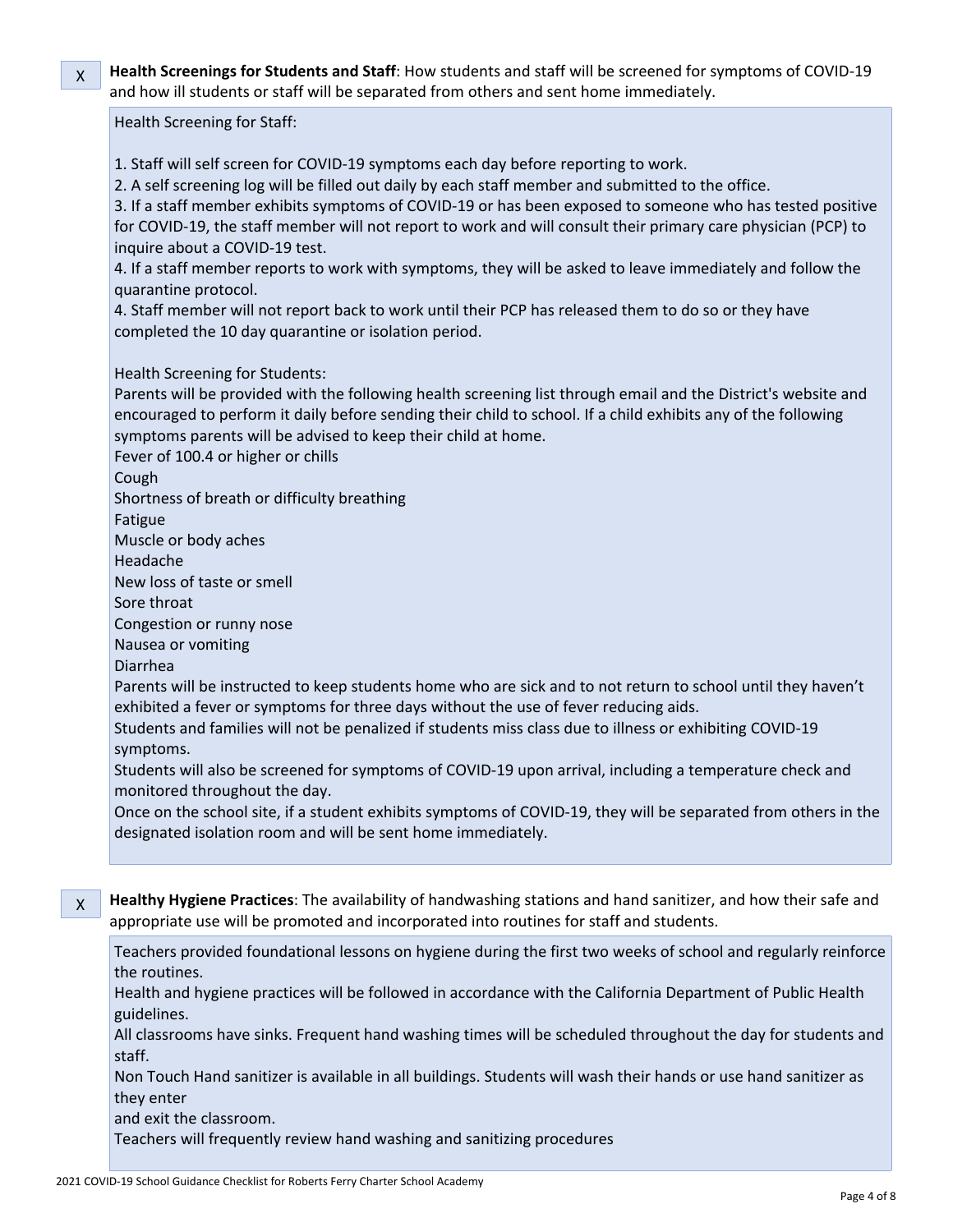**Identification and Tracing of Contacts**: Actions that staff will take when there is a confirmed case. Confirm that the school(s) have designated staff persons to support contact tracing, such as creation and submission of lists of exposed students and staff to the local health department and notification of exposed persons. Each school must designate a person for the local health department to contact about COVID-19.

RFC will consult with Stanislaus County Public Health (SCPH) on topics including but not limited to tracing all close contacts of confirmed cases within the school community and instructing those individuals to quarantine and/or temporarily closing individual classes and/or the entire school if advised.

RFC will participate in providing updates to the contact tracing database created by Stanislaus County Public Health.

RFC will conduct contact tracing and quarantining of close contacts of confirmed cases within the school community.

Confirmed staff and student cases will be documented by the District in a spreadsheet.

RFC will provide information to SCPH on any confirmed COVID-19 case for employees in the workplace, including job titles, work areas, close contacts in the workplace, dates of symptom onset, and departments worked while infectious.

Close contacts will be instructed to quarantine at home for 10 days from their last known contact with the employee with COVID-19. Close contacts should be tested for COVID-19 when possible.

A close contact is someone who spent 15 minutes or more within 6 feet of an individual with COVID-19 infection during their infectious period, which includes, at a minimum, the 48 hours before the individual developed symptoms.

RFC will interview employees with laboratory-confirmed COVID-19 by phone to determine when their symptoms began, the departments they worked during their infectious period, and to identify other employees with whom they had close contact during their infectious period.

While at home, close contacts should self-monitor daily for COVID-19 symptoms (e.g., fever, chills, shaking chills, cough, difficulty breathing, sore throat, congestion or runny nose, fatigue, body or muscle aches, loss of taste or smell, nausea or vomiting, diarrhea, loss of appetite).

Roberts Ferry School District contact person: Bob Loretelli, Superintendent 209-874-2331 Roberts Ferry School District alternate contact person: Alexis Manley, Administrative Assistant 209-874-2331

X **Physical Distancing**: How space and routines will be arranged to allow for physical distancing of students and staff.

The district has made the following efforts to maximize available classroom space for Social Distancing: Classrooms will be rearranged and student desks will all be facing forward and separated to the extent possible.

Extra tables or other pieces of furniture will be removed from classrooms as needed to provide for physical distancing.

Teachers will implement outdoor instruction with social distancing whenever possible.

Air Cleaners are in each room

X

Doors and windows will be opened whenever feasible to maximize air flow and keep air circulating. We have cancelled field trips, assemblies, and other large group gatherings and opted for virtual options until we have been advised from SCPH to reintroduce them.

Staff meetings, professional development, etc. have been moved to a virtual format if physical distancing cannot be implemented.

The staff room and all common rooms have been temporarily closed for congregating.

Please provide the planned maximum and minimum distance between students in classrooms.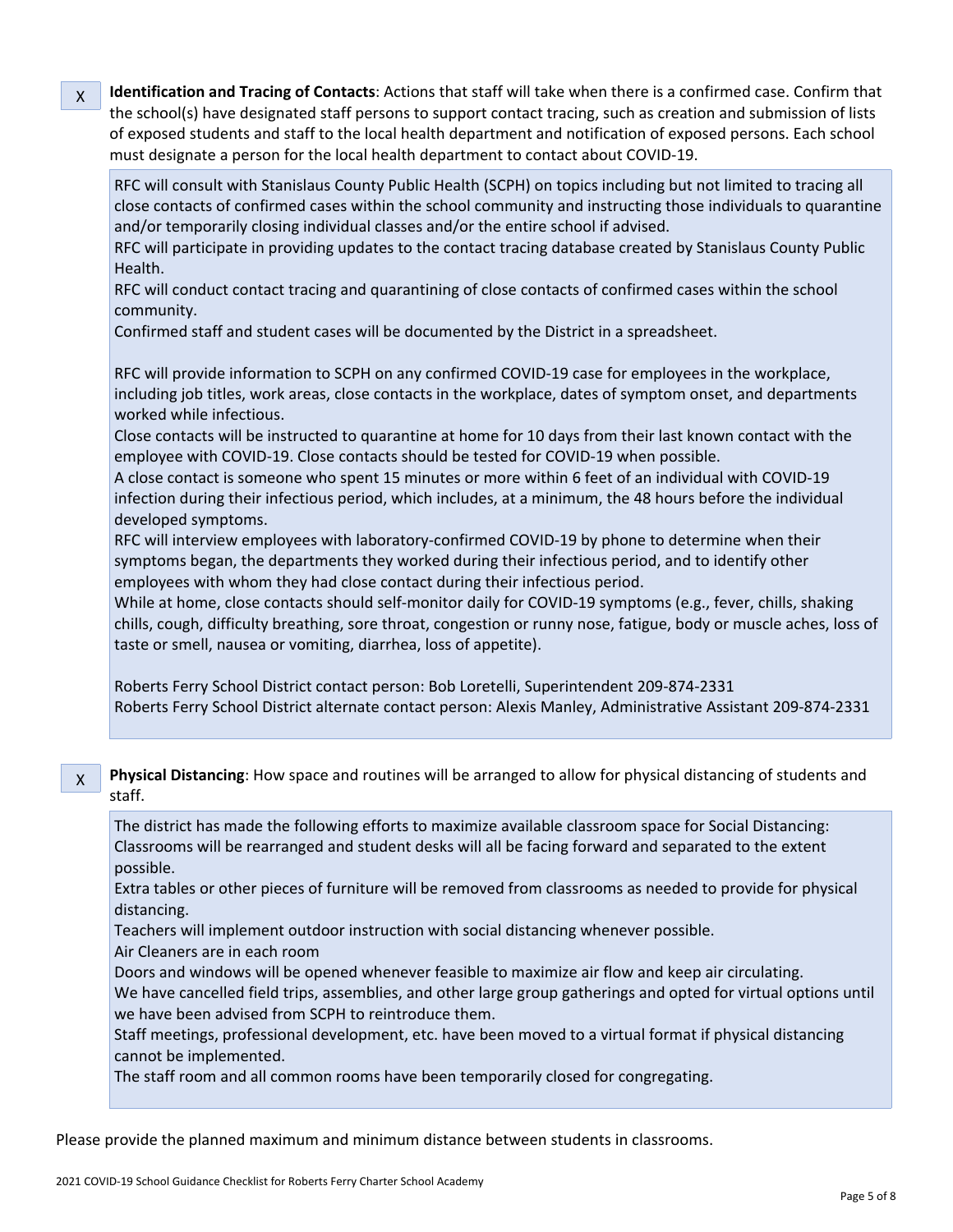| Maximum: | feet |
|----------|------|
| Minimum  | feet |

If this is less than 6 feet, please explain why it is not possible to maintain a minimum of at least 6 feet.

Spacing is dependent upon classroom size and the corresponding students in each grade. Most classes are six feet

X **Staff Training and Family Education**: How staff will be trained and families will be educated on the application and enforcement of the plan.

1. RFC's Detailed Reopening Plan Waiver will be posted on the home page of the district's website.

2. Staff has undergone training on the Plan's specifications, applications and enforcement.

3. The plan will be enforced with daily health screenings for students and staff and observance of the protocols outlined in detail in the Plan below.

4. Routine reminders of the most pertinent parts of the Plan will be made via email and other forms of communication, including Class Dojo, as well as verbal reminders. These parts of the Plan include: Enhanced sanitation practices

Physical distancing guidelines and their importance

Proper use, removal, and washing of face coverings

Screening practices

How COVID-19 is spread

COVID-19 specific symptom identification for staff and students

RFC's plan and procedures to follow when children or adults become sick at school

RFC's plan and procedures to protect students and employees from COVID-19 illness

This document will be reviewed and amended as needed, to meet the safety needs of RFD or in the event of changes made by local, state, or federal jurisdictions

X **Testing of Staff**: How school officials will ensure that students and staff who have symptoms of COVID-19 or have been exposed to someone withCOVID-19 will be rapidly tested and what instructions they will be given while waiting for test results. Below, please describe any planned periodic asymptomatic staff testing cadence.

The district/school will participate in Public Health surveillance testing for teachers and staff through the testing initiative being coordinated by Stanislaus County Public Health and follow current Public Health and CDPH guidance. The district/school will utilize the County testing sites. Current Public Health and CDPH guidance will be followed; currently one eighth (1/8) of staff will be tested weekly to ensure that all staff are tested every two months. Stanislaus County Public Health also recommends that close contacts test at days 6 and 14 (although that doesn't shorten the quarantine period.) People who are symptomatic and test negative can return to work three days after symptom resolution unless their doctor has another reasonable explanation for the symptoms. People who test positive are required to isolate for 10 days, and not have a fever for 24 hours and have a reduction in symptoms.

Staff asymptomatic testing cadence. Please note if testing cadence will differ by tier:

100% of staff are tested every 8 weeks.

X **Testing of Students**: How school officials will ensure that students who have symptoms of COVID-19 or have been exposed to someone withCOVID-19 will be rapidly tested and what instructions they will be given while waiting for test results. Below, please describe any planned periodic asymptomatic student testing cadence.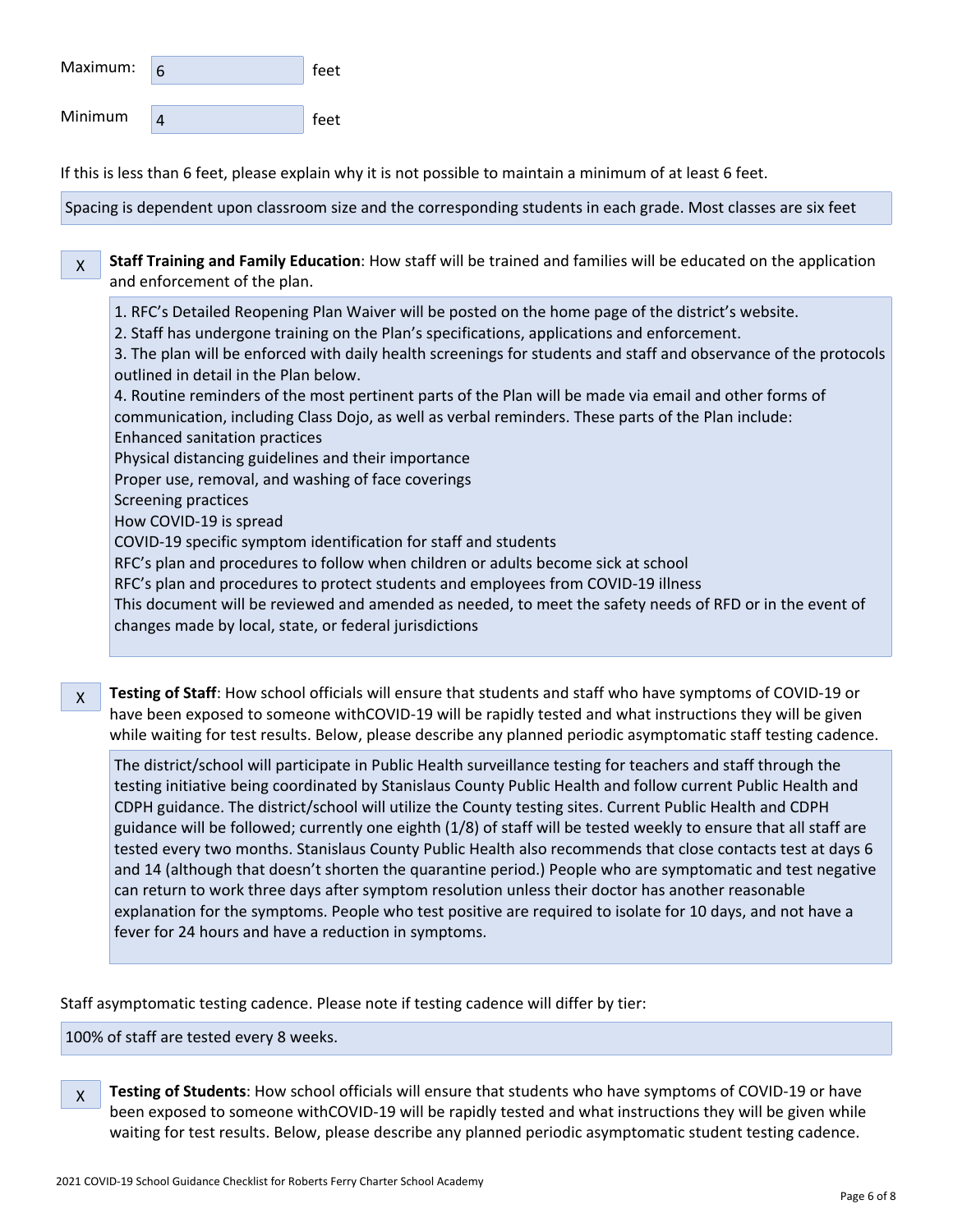| Roberts Ferry Charter Academy will not be coordinating testing for students. Parents will be referred to Public |  |
|-----------------------------------------------------------------------------------------------------------------|--|
| Health or                                                                                                       |  |

their Primary Care Physician for testing advice and information.

Planned student testing cadence. Please note if testing cadence will differ by tier:

| N/A          |                                                                                                                                                                                                                                                                                                                                                                                                                                                                                                                                                  |  |  |  |  |
|--------------|--------------------------------------------------------------------------------------------------------------------------------------------------------------------------------------------------------------------------------------------------------------------------------------------------------------------------------------------------------------------------------------------------------------------------------------------------------------------------------------------------------------------------------------------------|--|--|--|--|
| $\mathsf{X}$ | Identification and Reporting of Cases: At all times, reporting of confirmed positive and suspected cases in<br>students, staff and employees will be consistent with Reporting Requirements.                                                                                                                                                                                                                                                                                                                                                     |  |  |  |  |
|              | RFC will participate in providing updates to Stan Track, the contact tracing database created by Stanislaus<br>County Public Health, regarding all confirmed positive cases for students and staff.                                                                                                                                                                                                                                                                                                                                              |  |  |  |  |
| $\mathsf{X}$ | Communication Plans: How the superintendent will communicate with students, staff, and parents about cases<br>and exposures at the school, consistent with privacy requirements such as FERPA and HIPAA.                                                                                                                                                                                                                                                                                                                                         |  |  |  |  |
|              | In coordination with the County Public Health Department, RFD will immediately communicate to affected<br>stakeholders of potential virus exposures. The information may be communicated through email, Class Dojo,<br>and the school's website at grattonschool.net. Information communicated to school families, staff, public<br>health officials and the community will maintain confidentiality as required by FERPA, HIPAA, and state law<br>related to privacy of educational records and will be consistent with legal counsel guidance. |  |  |  |  |
| X            | Consultation: (For schools not previously open) Please confirm consultation with the following groups<br>N/A - RFC has been open for in-person learning as of October 1, 2020                                                                                                                                                                                                                                                                                                                                                                    |  |  |  |  |
|              | Labor Organization                                                                                                                                                                                                                                                                                                                                                                                                                                                                                                                               |  |  |  |  |
|              | Name of Organization(s) and Date(s) Consulted:                                                                                                                                                                                                                                                                                                                                                                                                                                                                                                   |  |  |  |  |
|              | Name:                                                                                                                                                                                                                                                                                                                                                                                                                                                                                                                                            |  |  |  |  |
|              | Date:                                                                                                                                                                                                                                                                                                                                                                                                                                                                                                                                            |  |  |  |  |
|              |                                                                                                                                                                                                                                                                                                                                                                                                                                                                                                                                                  |  |  |  |  |
|              | Parent and Community Organizations                                                                                                                                                                                                                                                                                                                                                                                                                                                                                                               |  |  |  |  |
|              | Name of Organization(s) and Date(s) Consulted:                                                                                                                                                                                                                                                                                                                                                                                                                                                                                                   |  |  |  |  |
|              | Name:                                                                                                                                                                                                                                                                                                                                                                                                                                                                                                                                            |  |  |  |  |
|              | Date:                                                                                                                                                                                                                                                                                                                                                                                                                                                                                                                                            |  |  |  |  |
|              | If no labor organization represents staff at the school, please describe the process for consultation with school staff:                                                                                                                                                                                                                                                                                                                                                                                                                         |  |  |  |  |

# **For Local Educational Agencies (LEAs or equivalent) in PURPLE:**